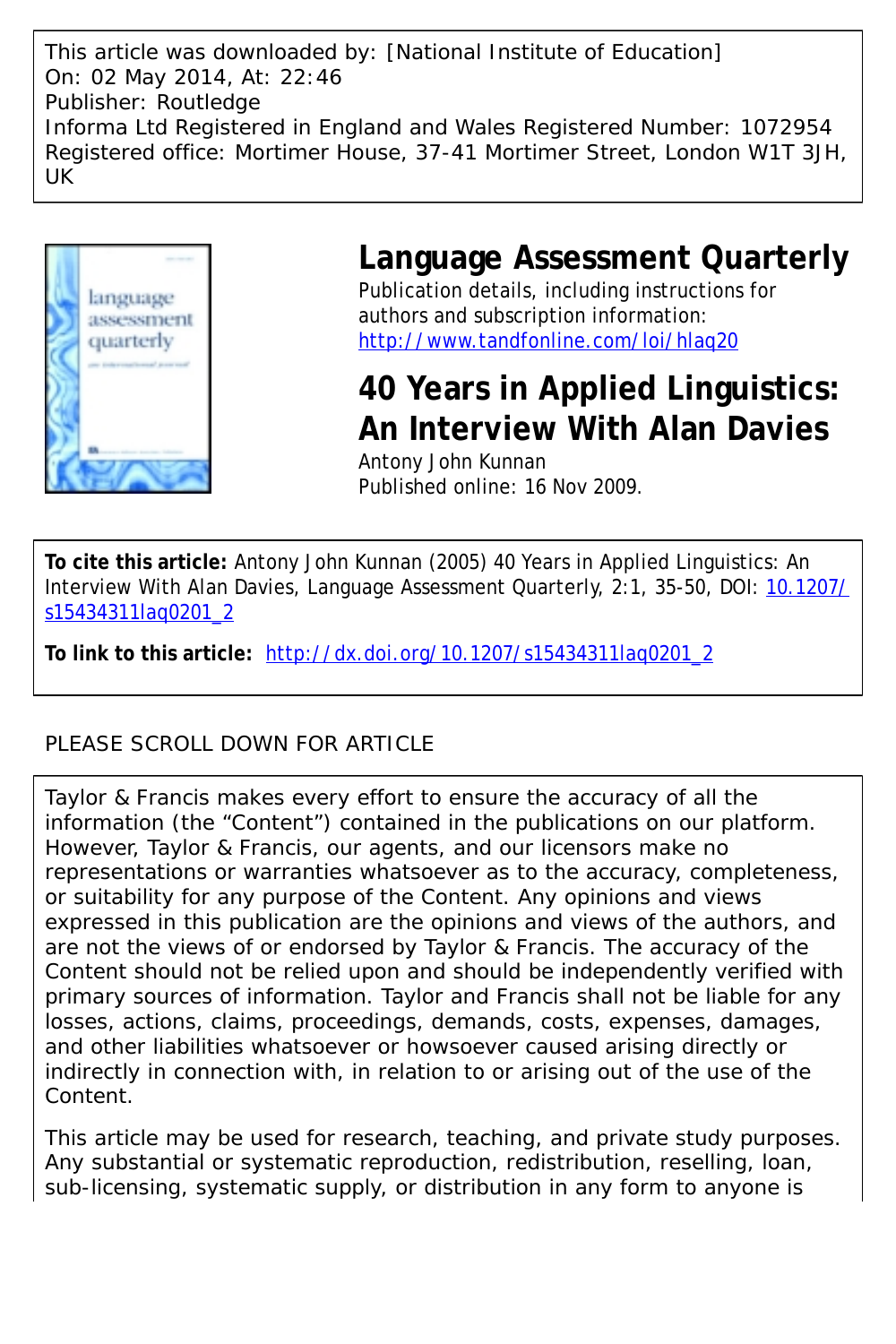expressly forbidden. Terms & Conditions of access and use can be found at <http://www.tandfonline.com/page/terms-and-conditions>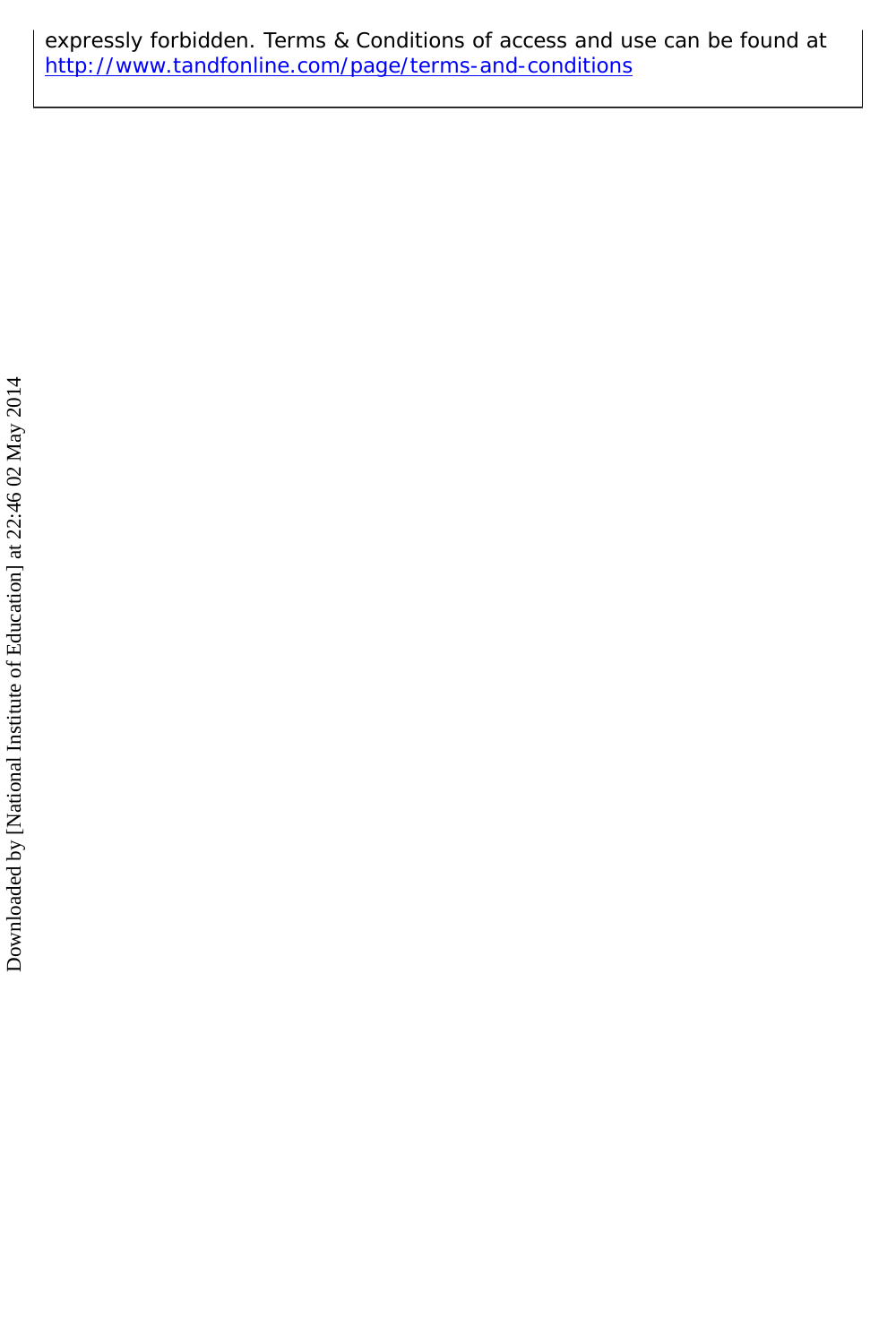## INTERVIEW

# 40 Years in Applied Linguistics: An Interview With Alan Davies

Antony John Kunnan *California State University, Los Angeles*



Photo: PhotoExpress, Edinburgh, UK

#### Alan Davies

Professor Alan Davies was born in Wales, studied at Oxford University and Birmingham University, and taught in Scotland at the University of Edinburgh, completing 40 years this year. You might think therefore that Alan did not leave the shores of the United Kingdom. This is hardly the case as he has travelled widely to give invited talks and seminars, participate in applied linguistics conferences, and even hold the posts of school teacher in Kenya; Head of the English Department, Tribhuvan University, Nepal; Director of the Language Testing Research Centre at the University of Melbourne; and Distinguished Professor of Applied Linguistics at Hong Kong Polytechnic University.

From his early interest in language teaching and testing in West Africa to projects in Nepal

and India and his later stints in Australia and Hong Kong, Alan was interested in the broad area of applied linguistics. This can be seen through his publications in language testing for specific purposes and populations, impact of tests, testing eth-

Requests for reprints should be sent to Antony John Kunnan, Division of Applied and Advanced Studies in Education, Charter College of Education, California State University, Los Angeles, CA 90032, USA. E-mail: akunnan@calstatela.edu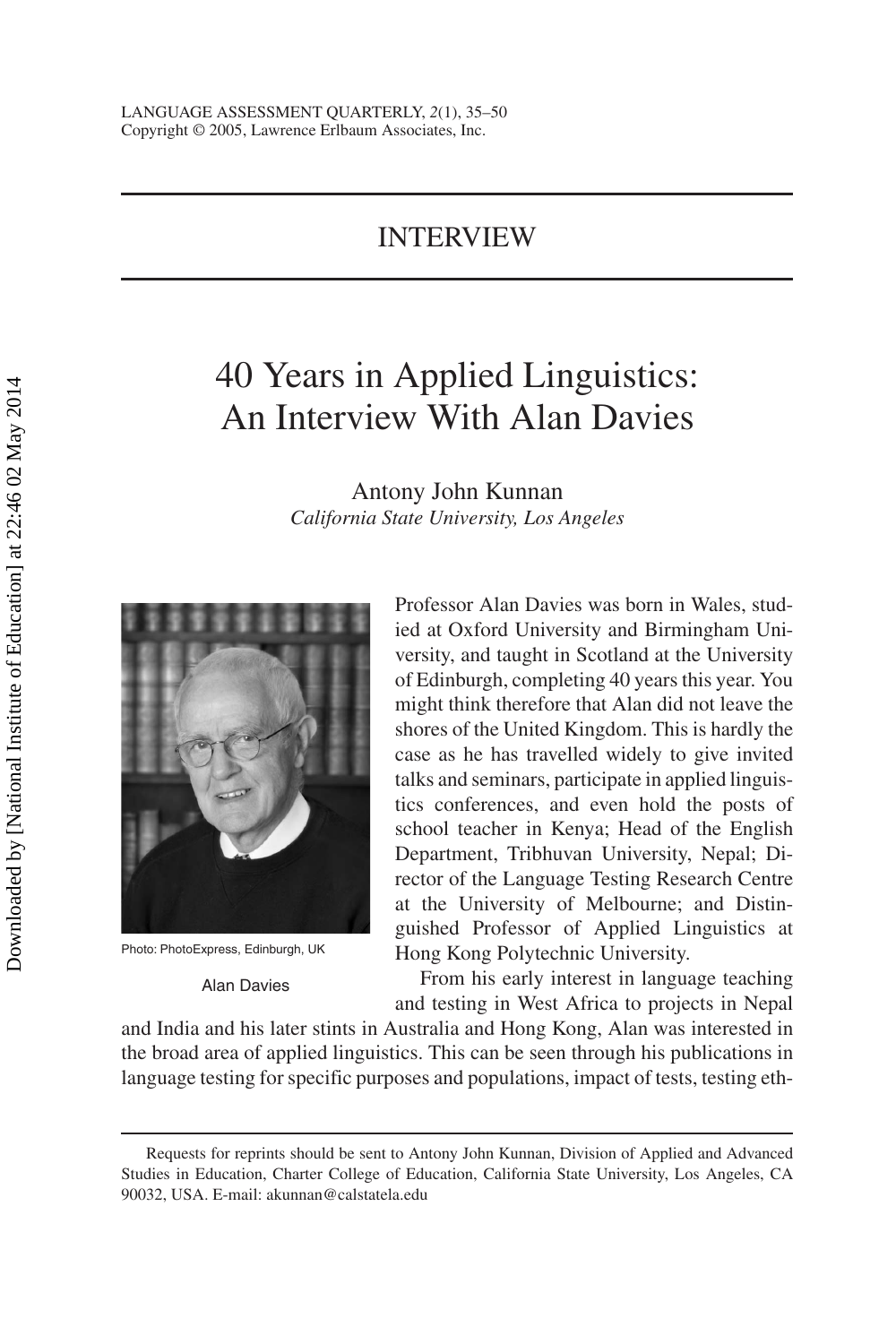ics and policy, second language acquisition, sociolinguistics and dialects, the native speaker, and general language teaching and learning. In addition to developing this wide range of interest, he has been most prolific in his publications. A book of 28 essays edited in his honour by Elder et al. (2001) documents his efforts: As of 1999, Alan has published five authored books, nine edited books, 92 articles as solo author, 13 joint articles, 24 important notes, reviews and review articles, and he was the lead author on the video recording on second and foreign language assessment titled *Mark My Words* and the *Language Testing Dictionary*. In the last few years, Alan has for sure added to this list; in fact, he gave a plenary talk at the Language Assessment Ethics Conference in Pasadena, California, in 2002, co-edited the Blackwell Handbook of Applied Linguistics (2004), and then guest edited articles on ethics for *Language Testing* (1977, Volume 14, Issue 3) and for *Language Assessment Quarterly* (2004, Volume 1, Issue 2&3).

In addition to his teaching and writing, Alan served as co-editor of two important journals in the field: *Applied Linguistics* and *Language Testing.* Also, in 2000, he served the International Language Testing Association (ILTA) as its President, during which time he chaired the Committee on Ethics to develop the ILTA Code of Ethics. In 2003, Alan was awarded ILTA's first Lifetime Achievement Award for distinguished service to language testing (sponsored by UCLES) at the Language Testing Research Colloquium at the University of Reading, Reading, UK.

In his free time, Alan is known to ride his bicycle on long trips from Edinburgh and enjoy reading fiction and poetry and sampling different wines. Although Alan and I have met regularly at various conferences and spent time together in Canada, Finland, Hong Kong, Japan, the United States, and the United Kingdom, this interview was completed over a period of a few months in mid-2004 by electronic mail. As you can imagine, because there was so much to talk about with Alan, the interview could have been much longer if there were no space limitation.

- AK: Alan, can you talk about your early years, school and college. Did you find yourself interested in language matters in school or college? Or did this interest come later?
- AD: I was born and brought up in Wales, still a bilingual country. The urban south where we lived was largely anglophone, but my family was typical of many, with both Welsh and English native speakers. My mother's family were hill-farmers and Welsh speakers, while my father's family lived and worked in the industrial docklands and were English speakers. It was, of course, more complicated than that: Welsh had been spoken by my father's grandparents, and my mother's family were all fully proficient in English, which was for everyone the language of schooling. My parents had been at school together; for them English was their world, English was our home language while Welsh was for them and indeed for many Welsh speakers, dismissed as second-class, redolent of the past, the old and of traditions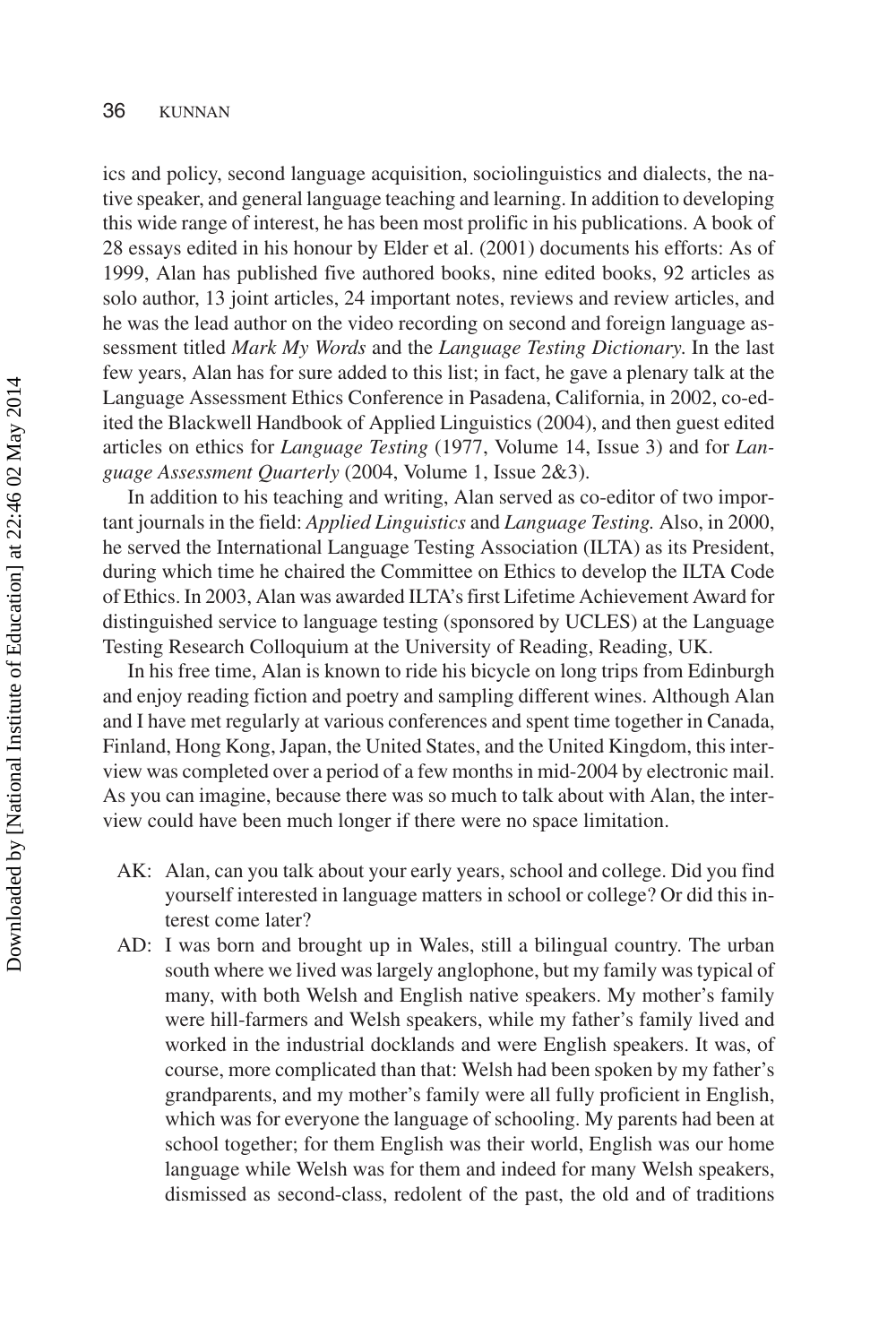that were embarrassing. At my primary and secondary schools Welsh was taught as if it was a foreign language, ranking well below the real foreign languages, French and German, deader even than the officially dead languages, Latin and Greek. And although I continued with French and Latin to the end of my school-days, I was more interested in language than in languages. At Oxford University, where I studied English, the name given the degree I enrolled for was English Language and Literature, something of a misnomer, since by language what was meant was literature in an earlier form of English, that is Anglo-Saxon (or Old English) and Middle English, while the Literature syllabus ended in 1830. The young hobbit lovers of today might be jealous of the teaching I received from Tolkien, but I can assure them that that teaching was very much one-to-many where Tolkien lectured to a large audience, and it was quite unexciting, wholly about Sir Gawayne and the Green Knight, a famous Middle English text. Of hobbits and rings there was nothing. I enjoyed literature, enjoyed discussing it and analysing it, as I still do. But what I was looking for—I realised much later—was a methodology for analysing the language of the texts we were exposed to. We were being given lots and lots of text tokens (for which exposure I remain very grateful, only wishing I had read even more) while what we needed was to be shown how to analyse these into types. It was somehow all implicit and we were expected to do the explicit making ourselves. What was lacking was the metalanguage we needed to help us analyse the language examples we were reading. I suppose what I was looking for was something linguistic but in the middle 20th century, in one of the old universities, what represented linguistics was philology and I suppose if I had had the wit to realise it that could have been my way into a wider linguistic understanding. But I didn't have the necessary wit and thought that what really mattered in language was literature. (My answer to that now is that of course it matters, but it doesn't really matter.)

- AK: What was your first job? Did it involve language teaching?
- AD: When I took my first secondary school teaching post, it was as an English (literature) teacher. But again, that is not strictly accurate since much of English teaching (teaching English as a mother tongue) in UK secondary schools is about developing reading techniques and writing skills. It was by now the end of the 1950s, British colonies were starting to gain independence. I was offered a job in an African "boys" school in Kenya: there the curriculum was entirely English-based and the examinations part of the old Cambridge school certificate regime. For me, what mattered was liberating the colonies and English teaching was my chosen instrument. What I didn't realise was that teaching English to young Africans was not exactly the same as teaching it to grammar school boys in the home counties. It took me several years to realise that not only was it not exactly the same, it was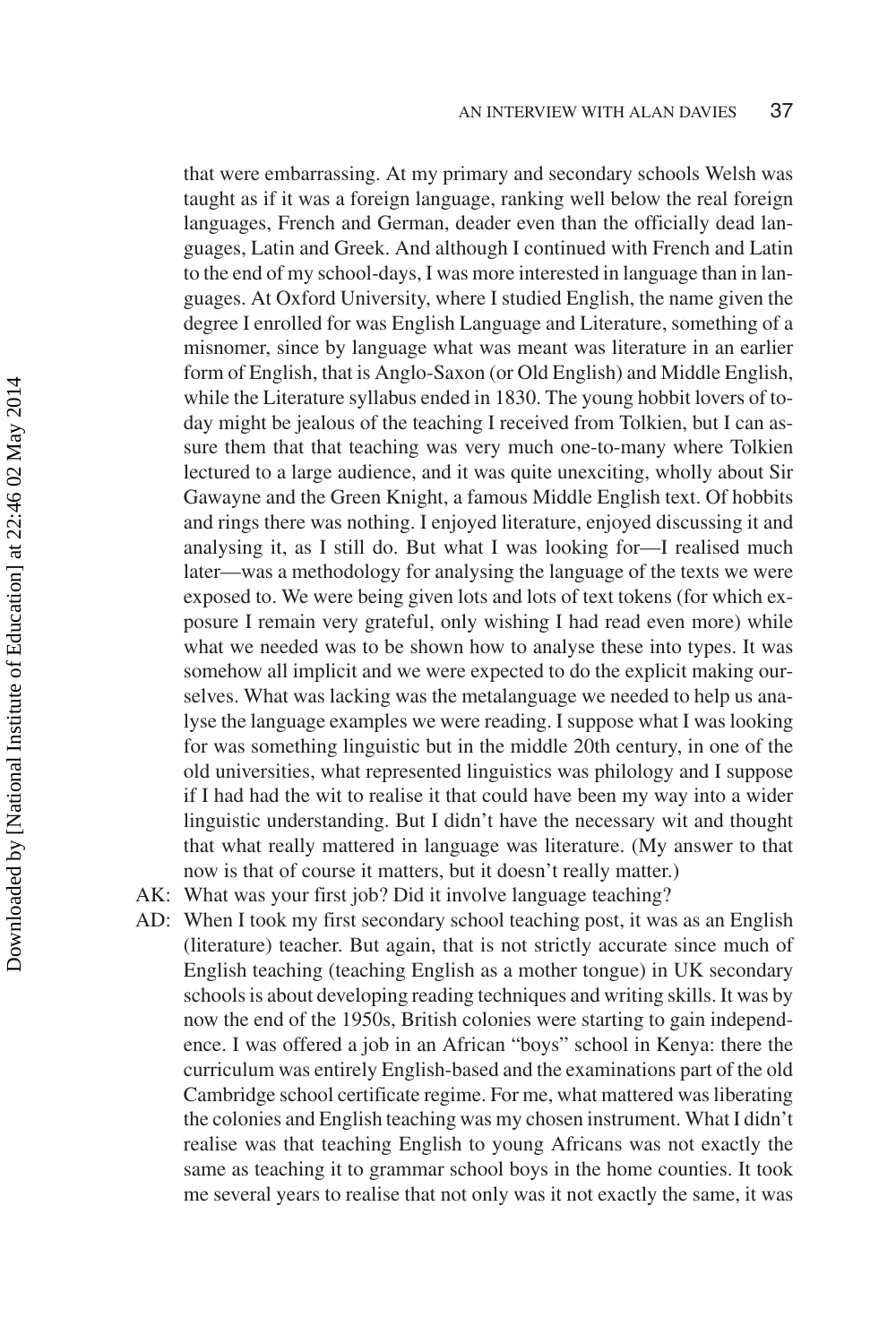very different and that what I lacked was precisely what I had felt to be missing during my English Language and Literature degree, knowledge about language.

- AK: Tell us about your work in Africa in the 1960s. You edited a well-known volume titled "Language Testing Symposium" in which you have a paper on oral English testing in West Africa? Was this the time you also developed the Davies Test?
- AD: In 1962, after 4 years, we went back to the UK on leave, intending to return to Kenya. The house we had found for the leave was in Birmingham, in a complex of missionary furlough housing and although we did not regard ourselves as missionaries, the school we worked in came under missionary auspices and so we qualified for a furlough house. I had arranged to register for a Master's degree at Birmingham University to work on a topic that brought into sharp relief the language issue: it was the concept of négritude among (certain) African writers in English. Black francophone writers such as Senghor and Césaire had discussed for 20 years their lack of what they regarded as essential for their writing. They were concerned with what they saw as their loss of identity, a concern not at that time shared by the Anglophone writers, such as Soyinka and Achebe. (This may now have changed since James Ngugi [now publishing under the name Ngugi wa Thiong'o] decided to write in future in Kikuyu rather than in English.) Soon after my arrival in Birmingham I was invited to give some advanced English language classes to overseas students in the University Education Department who were funded on what was then known as the Commonwealth Bursars' scheme under the Colombo Plan. The idea behind this scheme was to assist with post-experience teacher training in a range of subjects but mostly in English. A further invitation followed: this was to apply for a post as Research Fellow on a new project funded by the British Council to develop means of assessing the English proficiency of students and visitors who were coming to the UK under British Council auspices. The Council had recognisedthatitscurrentmethodsofassessment,whichwerebasicallysubjective judgements in-country, were flawed and that they should develop more objective measures. In this they were influenced by the deliberations at the Makerere Conference on the Teaching of English and the work at Manchester University of George Perren, who later established the Centre for Information on the Teaching of English. The University of Birmingham was invited to take on the English proficiency testing project to be directed by Professor Edwin Peel, a leading psychometrician. In due course I was appointed to the Research Fellowship, abandoning my work on negritude so that I could register for a PhD for my work on the testing project.

It was a privilege to work full-time on the proficiency project. There was time to deliberate, to discuss, and to experiment. We took a two-pronged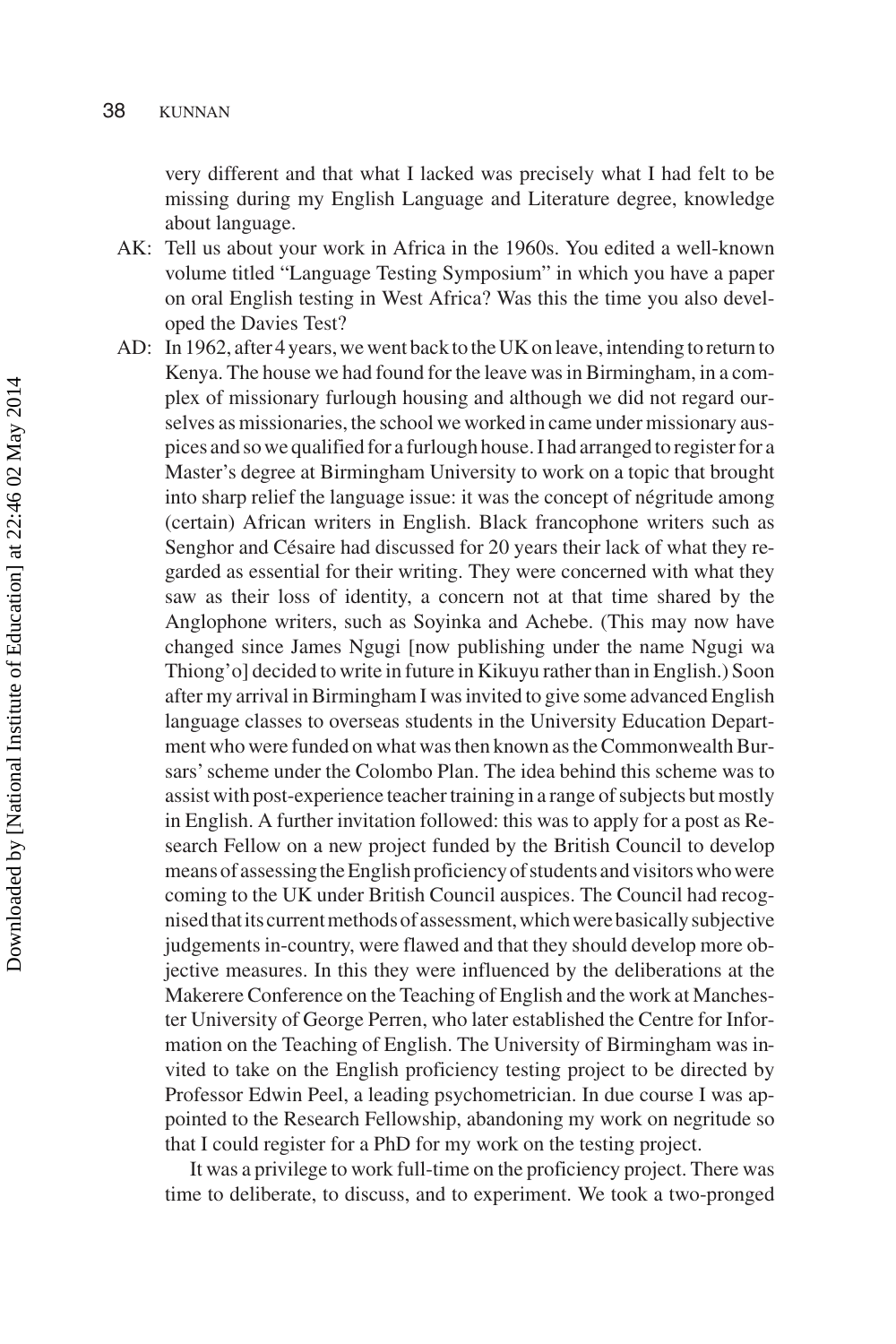approach, using structural tests (grammar, phonemic contrasts) and work-samples (bits of real lectures and pieces from real articles and text-books, plus a listening test of awareness of ironic signals in an invented conversation between two students). It became clear that from a statistical point of view the structural component was sufficiently robust and that the work-sample sections did not add to the test's variance. But of course, there were good reasons for retaining these work-sample components, if only to convince the many stakeholders (as they were not then called) that we were concerned about real language use. The test, known as the English Proficiency Test Battery, was eventually put into operation by the British Council in late 1965 and continued to be used world-wide until about 1980.

My work on the English Proficiency Test Battery (EPTB, referred to by some, though not by me, as the Davies Test) gave me cause to think about the influences on language tests of various disciplines, psychology, linguistics, sociology, education, and itself having a reciprocal influence on society and the individual. To attempt to provide a coherent view of these ideas, I planned the "Language Testing Symposium," which was published by Oxford University Press in 1968. The book remained in print just about as long as the EPTB remained in use by the British Council, but like all collections of papers by various hands it could not provide a unified view of the field as Robert Lado's *Language Testing* had done in his 1961 volume and Rebecca Valette attempted in her *Modern Language Testing* (1967, 1977 editions). Such an up-to-date unified view had to wait until the 1990s with the publication of my own *Principles of Language Testing* and Lyle Bachman's *Fundamentals of Language Testing* (both in 1990).

- AK: In the 1970s, you were involved with the publication of the Edinburgh Course in Applied Linguistics later—volume 4 which has the articles on testing and evaluation. What was the significance of this project—language testing and applied linguistics were in the same series?
- AD: From Birmingham I moved to the Department of Applied Linguistics at the University of Edinburgh. This was one of the first academic departments to profess applied linguistics as a subject in its own right, and to use the name as the title of the Department and of its awards. It was in its heyday quite large (up to 11 academic staff) and because Applied Linguistics was a new subject, most of the staff were in the early part of their careers. Much attention was given to the working out and developing of a curriculum (what is Applied Linguistics?) and to the provision of teaching materials, Colleagues sat in on one another's classes and then offered follow-up tutorials. The idea was to link together the various areas of Applied Linguistics so that both staff and students could understand that Applied Linguistics was a unitary, coherent field, not just a collection of unrelated topics. It was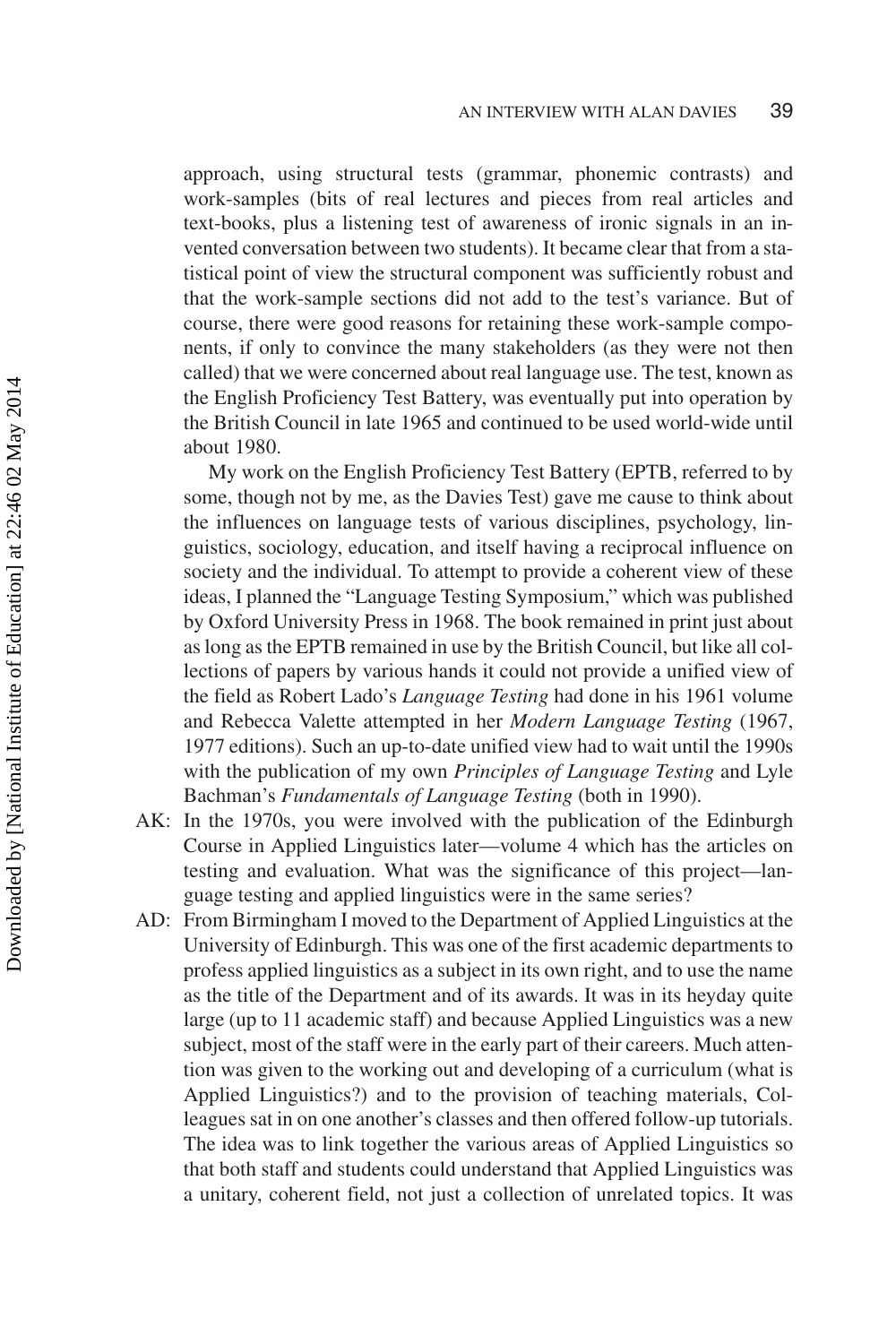these team-teaching efforts that made us think about presenting in book form the ideas and materials developed in the Edinburgh Department: hence the first three volumes of the Edinburgh Course in Applied Linguistics (1973–5), edited by J. P. B. Allen and S. P. Corder. During the later preparation of the three volumes I was on a two-year leave of absence at Tribhuvan University, Kathmandu. The coverage given to language assessment and evaluation was small and so when I returned to Edinburgh I proposed that a fourth volume be prepared: this became the 1977 fourth volume of ECAL, edited by Allen and Davies, with the title Testing and Evaluation. Looking back now at that fourth volume, it can be seen to have come at the close of the structural approach to language testing. It acknowledged the burgeoning work on communicative language testing but it did not make that its focus. Great attention to communicative language testing (CLT) followed in the 1980s, though, as we may now reflect, never replacing the structural approach, but adding to it.

- AK: During this time, your publications show that you were also interested in language learning, dialect, register, and later on you were interested in language loss, planning, ESP, discourse, native speaker, and so on. You seem to have a continuing interest in topics other than language testing … as well as serving as the co-editor of *Applied Linguistics.* Was this due to your professional situation or your planned intention to expand into other areas?
- AD: My first encounter with testing came during my postgraduate Diploma of Education year when I wrote a dissertation on Intelligence Tests. I had, as a schoolboy, been exposed to the (in)famous 11+ examination, which at that time was used for selection to secondary school, a large component of which contained an intelligence test. (It's interesting to note that such tests, which came under huge political attack in the second half of the 20th century, because they were seen to be divisive and biased, are now being reinstated, but at the end rather than the beginning of the secondary school.)

Language testing, I have always seen as a component of Applied Linguistics. No doubt this goes back to the idea of the coherence of Applied Linguistics. And while language testing in my view is central to Applied Linguistics, in the way that SLA Research is also central, I have always been interested in other aspects of Applied linguistics, notably in applied sociolinguistics and sociology of language. That explains, perhaps, how I came to publish on register, World English(es), Standard English, the native speaker, and so on.

AK: I don't know if you remember, when I was a lecturer at the Regional Institute of English, Bangalore, I was the editor of their in-house publication, and you sent us a manuscript titled "Words or discourse: What should reading tests measure?" It was published in the RIE Journal in 1985. A couple of years earlier, I had met you for the first time at the RIE when you visited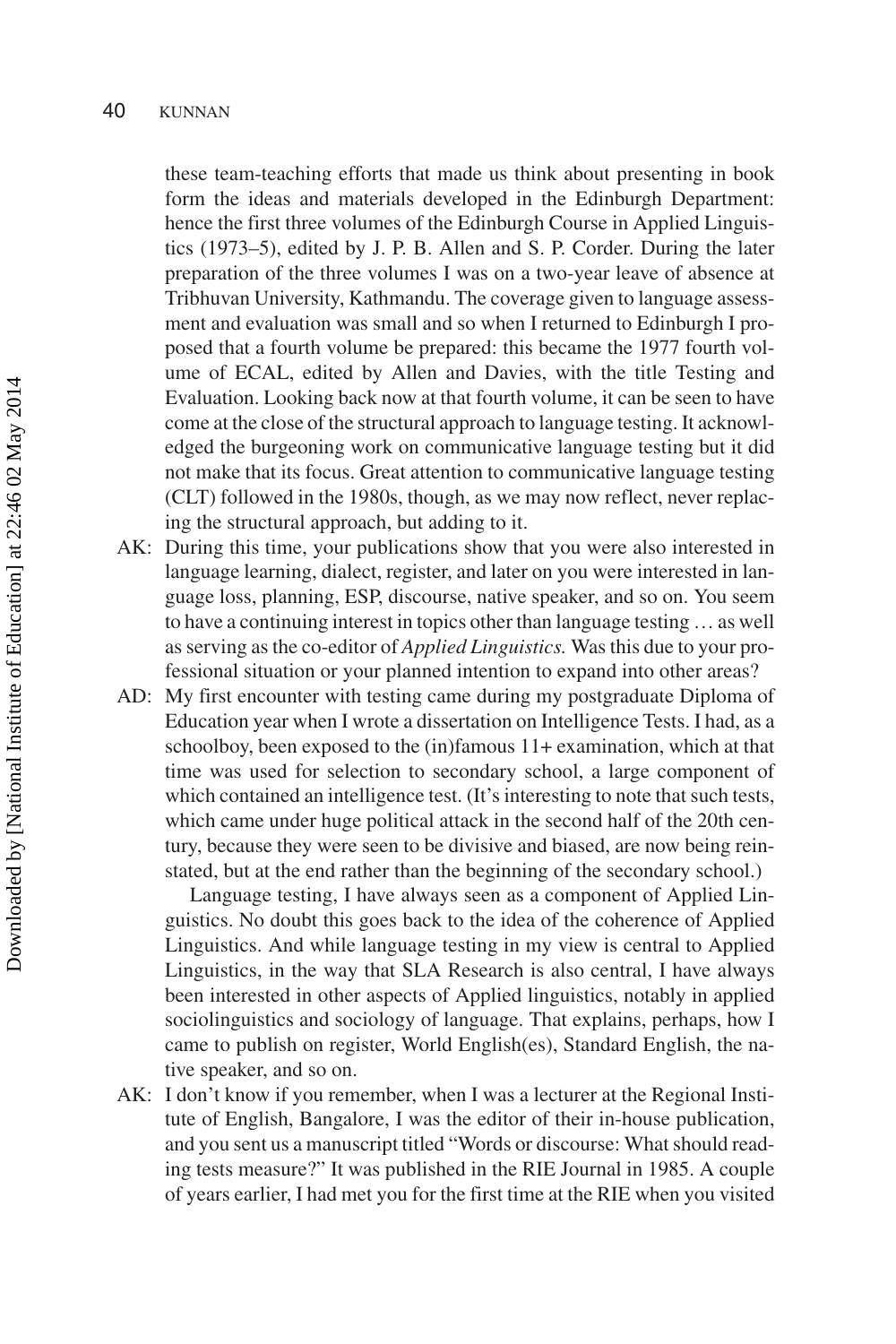the Institute to conduct an evaluation study of Prabhu's Communicational Project to teaching English, what came to be called the Bangalore Project. What are your thoughts now regarding the evaluation and the project?

- AD: I have rather mixed feelings about the Bangalore Project. As far as our evaluation was concerned (Berretta & Davies, 1985), I am clear that we designed and implemented a robust experimental design and that the five tests we constructed did what we intended. I also think that our conclusions, that there was some evidence to support Prabhu's hypothesis about task-based language learning—was correct—a conclusion that was quite properly qualified and hedged, suggesting that there were grounds to investigate the issue in other contexts. What we also insisted on (or at least I did in my written report) was that projects such as Prabhu's could be viewed very differently in terms of the premises they claimed: whether they were to be seen as psycholinguistic investigation (such treatments can lead to such and such results in individual cases) or as educational investigations (whatever the situation, treatments of these kinds will lead to favourable results). In my view the project should be seen as of the first kind; in special circumstances the Prabhu-type treatment is effective. This is rather like the claim for the exceptional learner in SLA Research. Prabhu himself, it seemed to me, was quite clear that he was making the first of these claims. But my co-investigator, Alan Beretta, later changed his mind, misunderstanding, I think, what claim was being made. Because the project did not use regular classroom teachers, generalisation was, he argued, not possible. But the project never intended to present a case for generalisation.
- AK: Tell us about your involvement with the British Council in English language teaching during its glory days. Do you think the Council was on the right track then in East Africa, India, and later China? Now, I'm told, the Council has pulled back most of its English language teaching operations except if it can be part of poverty alleviation? Is this an appropriate policy for the times?
- AD: My own involvement with the British Council started in the early 1960s. I was, as I have mentioned, studying at the University of Birmingham when I got caught up in the British Council project to develop an English Proficiency Test Battery. And so I abandoned anglophonic negritude for anglophonic proficiency, stayed on in Birmingham for about two and a half years, developed the first two versions of the EPTB. and wrote a related PhD, with the title: "Proficiency in English as a Second Language." After Birmingham I moved to the University of Edinburgh and that has remained my base up to the present. I continued to work on British Council projects, often in evaluation, in summer schools and so on. I was for 6 years a member of their English Teaching Advisory Committee (ETAC) and got to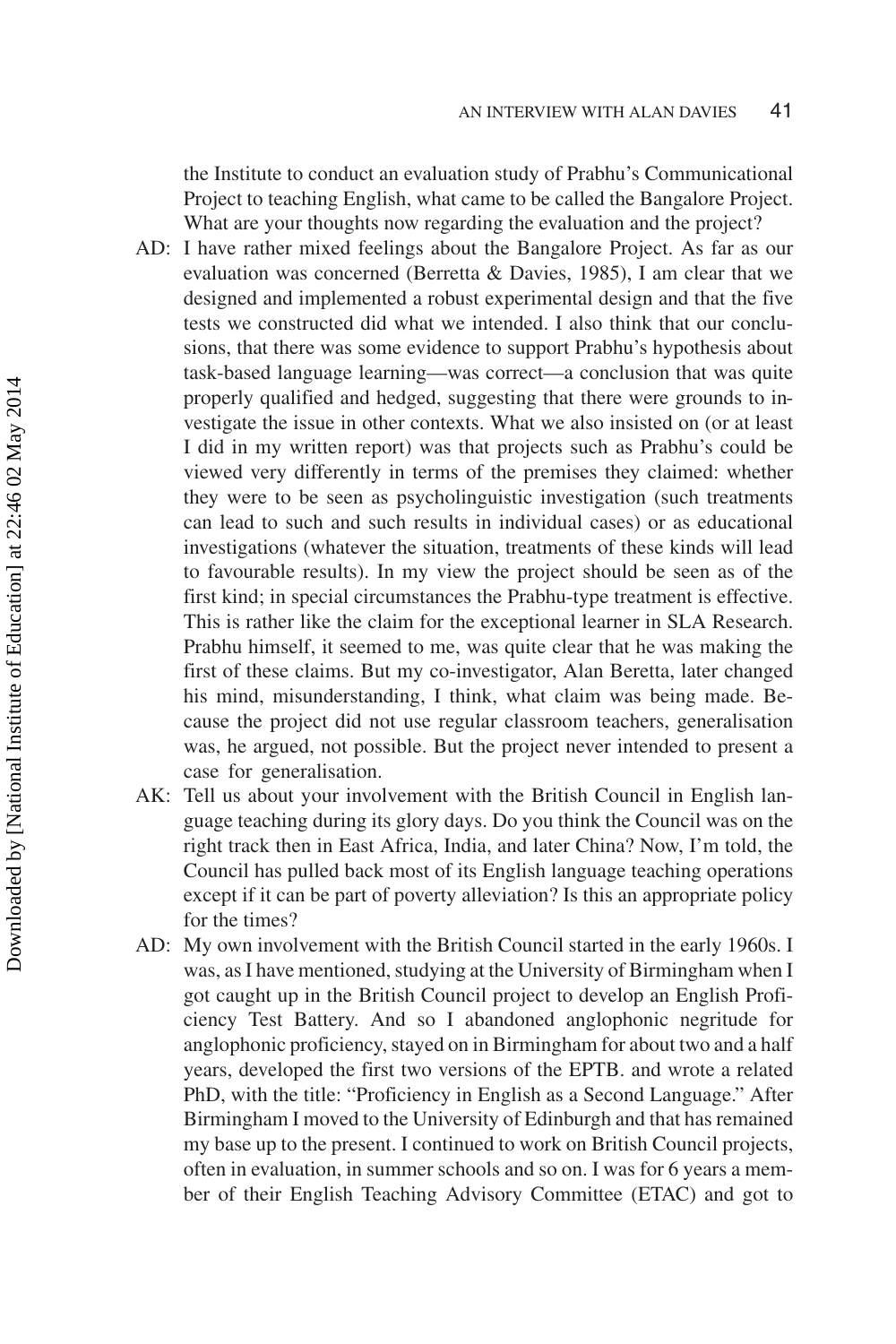know many of the British Council English Language Officers (ELOs), both in London and around the world. And in 1969–71 on leave of absence from Edinburgh, I accepted a British Council funded post at Tribhuvan University, Kathmandu, where I was Head of the English Department for two years. My EPTB continued to be used by the British Council and several Council officers who had responsibility for language testing in the Council spent time on a training programme with us in Edinburgh. Bravely, during the 1980s, the Council on its own developed the English Language Testing Service test, the successor test to the EPTB. This turned out to have practical problems but its implementation and its production showed both what those problems were and how far it is possible to make language testing communicative: all this by a non-academic organisation, putting those of us in academic departments to a certain amount of shame that we had not at least attempted such development.

In the early years of my involvement with the Council, I was impressed by the professionalism of its cadre of ELOs. This was in no small part down to the vision and the commanding presence of the Controller, English Language Division (ELD), Arthur King. After he left the grip of the British Council on ELT loosened: this would perhaps have happened even if he had stayed, but it is tempting to remark just how important leadership is (for good and ill) and that no-one with equivalent stature followed King.

British Council policy and its funding base have changed radically in the last 15–20 years. This has meant that, like other public institutions, it has been incumbent on the Council to commercialise its activities: English as a Foreign Language is therefore widely on sale in Council teaching operations and there is much less advisory work done on ELT for free. And of course as English Teaching has grown world-wide, what has also developed is the range of local professionals to do the work that was once done by foreign (that is British) ELOs and, indeed, within the UK by Departments of Applied Linguistics. To that extent it could be argued that the British Council has been successful: along with its academic partners it has promoted the seemingly unstoppable growth of ELT which is now very largely self-sustaining. As far as ELT in concerned, the Council is now in the position that the USIS was in the 1960s, encouragement without professional backing and knowledge. The specialist libraries are being abandoned and there are no parts of the Council to which one can look for informed and current expertise in ELT. That may have been inevitable; it is nonetheless regrettable.

AK: What was your involvement with the ELTS, which has now become the IELTS? What were the principles in its design? I 'm contrasting this with the design principles of the TOEFL that chose to go with a three skills test (without speaking) in a full multiple-choice option response format.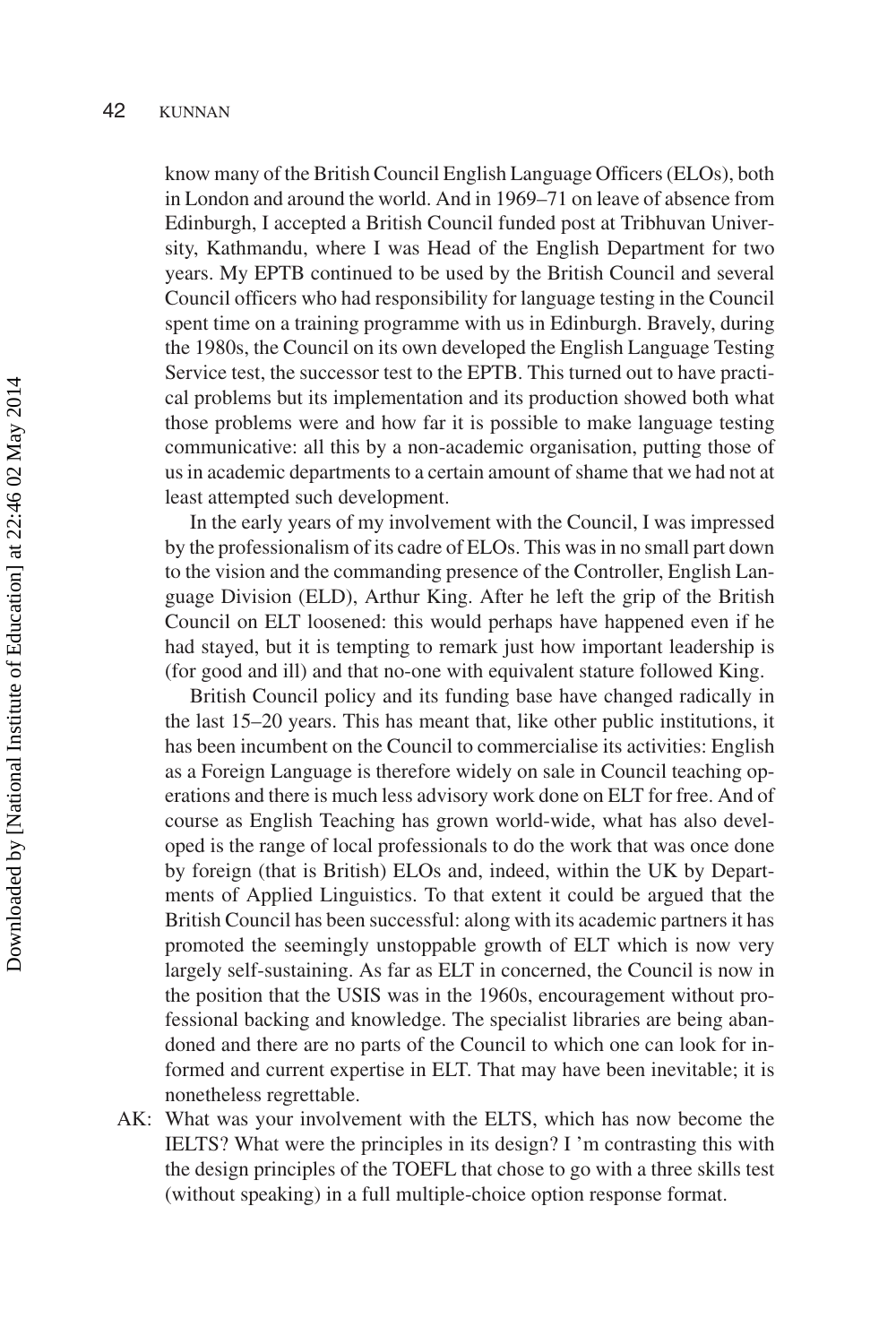- AD: I had no involvement with the design of the new English Language Testing Service test. What happened was that in the mid 1970s, by which time the EPTB had been operational for ten years, I intimated to Bernard Lott, then Controller of ELD, that it was time to consider revising or replacing the EPTB. It turned out that a similar suggestion had been made by Council ELOs. The decision was taken to locate the new test at the University of Cambridge Local Examinations Syndicate (UCLES) and a representative committee was established to oversee development. But very quickly the Council representatives on the committee (notably Brendan Carroll) announced that the construct they had of the new test did not seem to be shared by the other members of the committee who, in their view, were content to replicate the past and had no intention of moving to a (new) communicative paradigm. And so they disbanded the committee and thereafter developed the new test in-house in the Council. I was a member of the original committee but had no input on the test during its development. As the test (now known as the English Language Testing Service test, ELTS) was becoming operational, I proposed a validation study; this was agreed by the Council and over the next 3–4 years my colleague Clive Criper and I carried out the ELTS Validation Study (1988). Our findings gave tentative support to the ELTS construct, but the test seemed to us to be unnecessarily complicated and altogether impractical. We recommended that a new ELTS be designed, which would take account of our comments and simplify test delivery. The ELTS Validation Study was accepted by the Council, funding was provided and plans drawn up to develop an ELTS successor test, later known as the International English Language Testing System (IELTS).
- AK: You retired after a long stint at the Department of Applied Linguistics at the University of Edinburgh—how long was it? Looking back, what were the most satisfying aspects of teaching there, one of the first departments that focused on Applied Linguistics —perhaps, the first to use the term?
- AD: I was first appointed as lecturer in the University of Edinburgh in 1965. In due course I was promoted, first to Senior Lecturer, then to Reader, and finally to Professor. When I retired from the University of Edinburgh in 1995, I was given the title of Emeritus Professor and made an Honorary fellow, a position I continue to hold. This entitles me to a room, computing, and library facilities (but no car parking rights!). I do a small amount of teaching and examining. When my term as Honorary Fellow ends in 2005, I will have served the University of Edinburgh for 40 years. For me the most satisfying aspect of teaching Applied Linguistics over this period has been helping Master's course students discover or realise that their personal experience of language teaching etc. could be illuminated and explained by the insights we were presenting in Applied Linguistics. New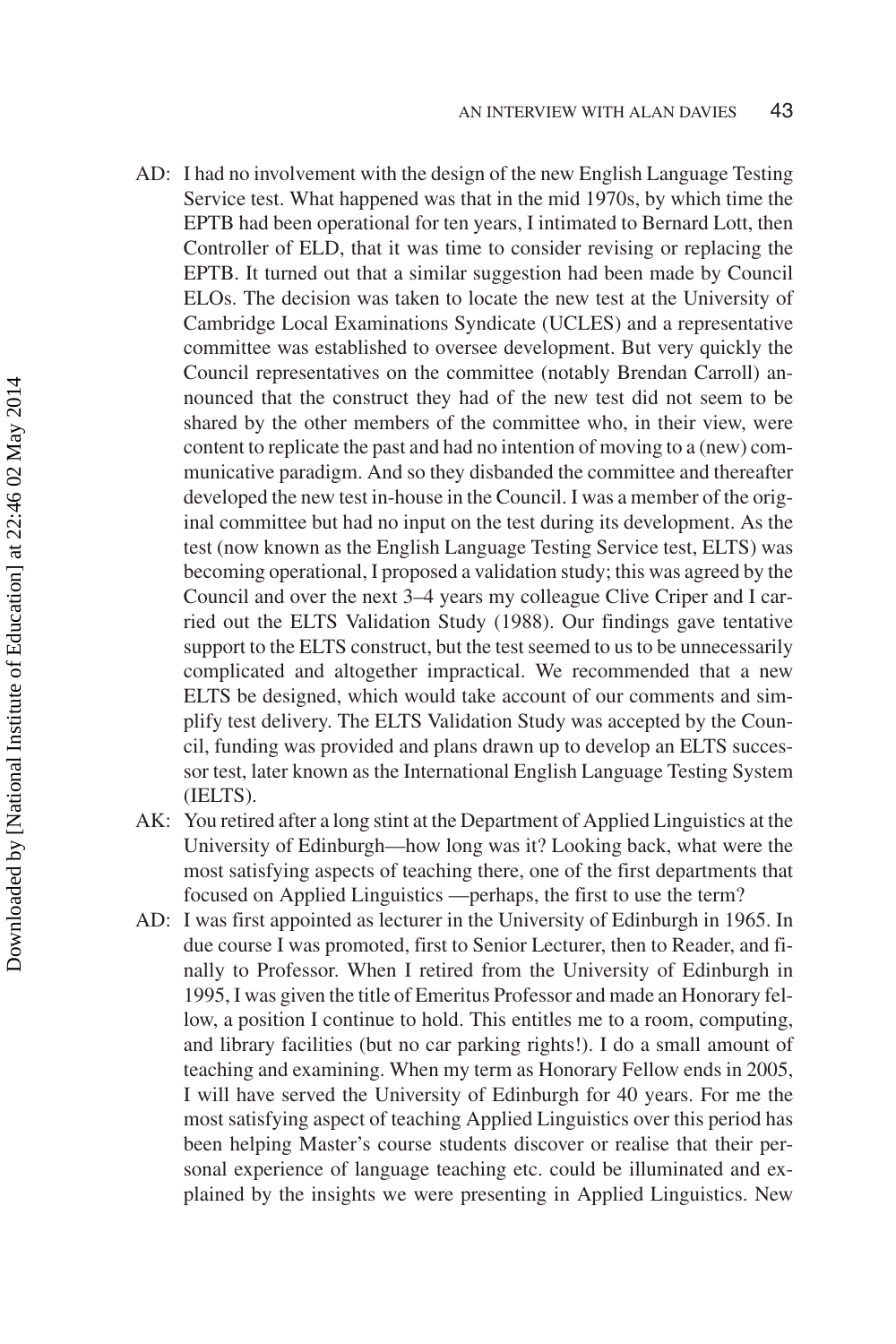students often enrolled with us because they needed the Master's qualification for promotion and so on. If they had questions at the outset they were often questions to which we had no answer (I would add to which there were no answers). Gradually, they started asking the "right " questions, questions that in our view were meaningful in Applied Linguistics terms. Cynics might say that we were indoctrinating our students: on the contrary, every academic discipline needs a group of like-minded professionals who share an understanding of what their subject is about and how its parts relate together. What we saw happening, what we helped happen, was the professionalizing of our students into Applied Linguistics. That for me was the most satisfying aspect of my years in the University of Edinburgh.

The term *Applied Linguistics* was not widely current when what was then the School (later Department) of Applied Linguistics was established at the University of Edinburgh in 1957, with Ian Catford (later of the University of Michigan at Ann Arbor) as its first Director. I believe it was the first time the label was used to name an academic department. It had been used earlier in the USA as the title of the Center for Applied Linguistics in Washington, D.C., and even earlier as the subtitle of the journal *Language Learning: A Journal of Applied Linguistics*.

- AK: After your retirement from Edinburgh University, when you became the Director of the Language Testing Research Centre, Melbourne, were there any noticeable differences in terms of language testing, applied linguistics in Australia?
- AD: In the late 1980s, Joe lo Bianco set up the innovative National Languages Institute of Australia (NLIA), with five research centres in various fields of Applied Linguistics. The University of Melbourne agreed to establish a Language Testing Unit and I was invited to be its first Director. I took leave of absence from Edinburgh and spent the period January 1990–September 1991 in Melbourne. I then returned to Edinburgh but four years later I was invited back to Melbourne and so, a year shy of my official retirement date, I retired from the University of Edinburgh and went back to Melbourne as Director of what was now called the Language Testing Research Centre (LTRC) for a further three years. For me the move to Melbourne was a renewal. The LTRC was self-funding but in its early days, partly because of government support for the NLIA (now renamed the National Languages and Literacy Institute of Australia – NLLIA), money was available for a whole raft of projects and to employ a team of researchers, who have all, ten years on, made signal contributions to the field: Tim McNamara, Cathie Elder, Tom Lumley, Annie Brown, Noriko Iwashita, Gillian Wigglesworth, Liz Grove, Katharine Hill all worked for periods at the LTRC, creating a real community of scholars. For me it was invigorating to be away from Edinburgh, where Applied Linguistics was no longer the val-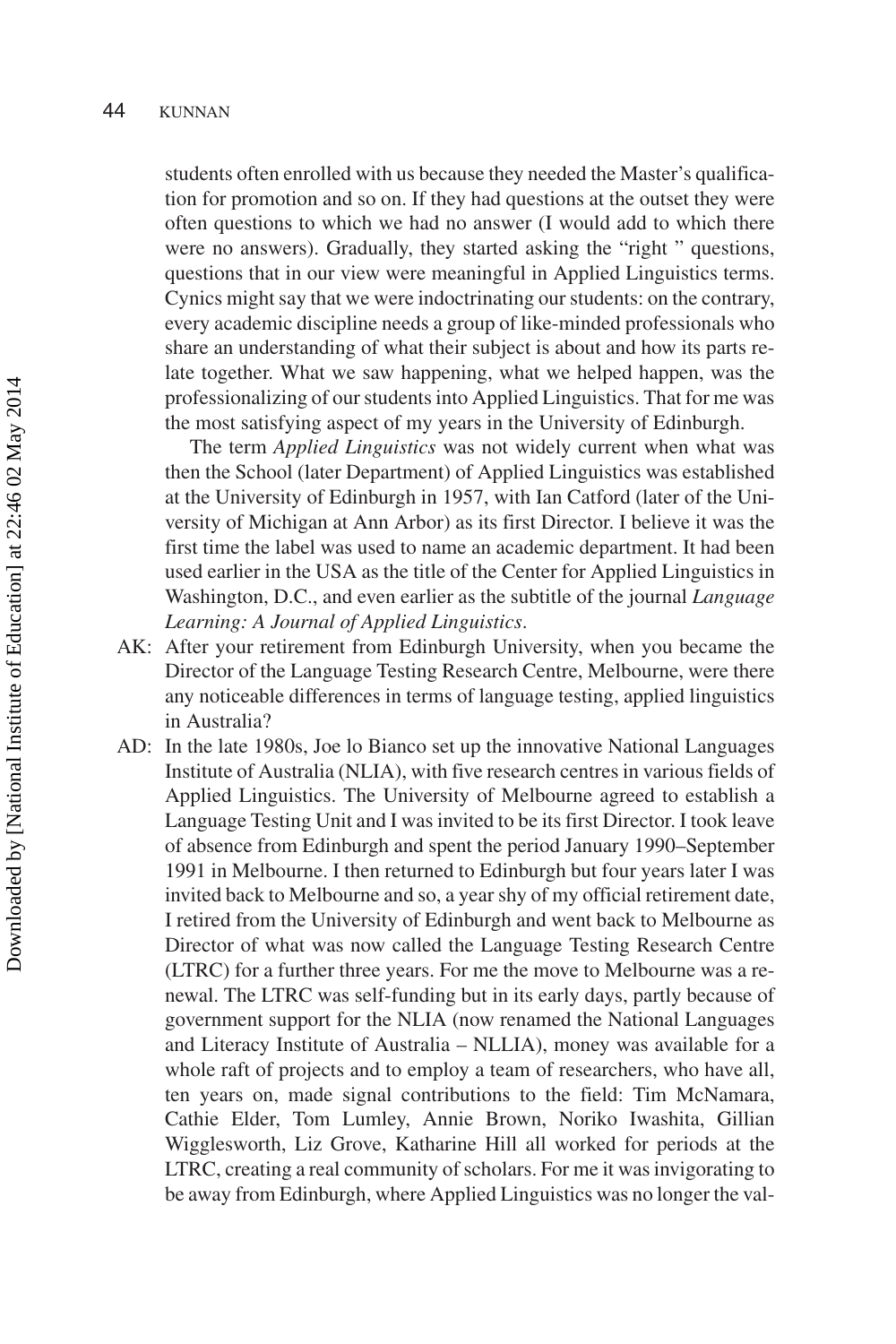ued subject it had been in the 1960s and 70s, prey to age, staff movement, and the predations of Theoretical Linguistics. This retreat has continued and in 2004 (the year of this interview) there is no longer an entity called Applied Linguistics in the University of Edinburgh.

- AK: Two projects that have interested me for a while that came from LTRC were the "Dictionary of Language Testing terminology" and the "Mark My Words" 6-video tape series on language testing. How did these two projects come about? How did the video-series get executed? What do you see as the value of these projects?
- AD: Funding for the LTRC came from research projects and contracts; typically, we submitted tenders that were successful enough of the time. These projects enabled us to develop new tests and carry out evaluations. But all too often the new tests failed to become operational: we were never strong on delivery. My view was that as a large research group we had a lot to offer to the profession in terms of training and professionalizing but that we needed to anchor this contribution more firmly and in more enduring ways than in tests, however innovative, that just sat in our store-room. True, there were some lasting contributions: at least six PhDs were researched and successfully gained by members of LTRC staff. That was important. But it was, it seemed to me, also important to present to the field the collaborative work we had enjoyed at LTRC. With this in mind we secured funding for a set of videos, intended as an introduction to some of the main areas of language testing, particularly of proficiency language testing. These videos were authored by us, produced by an independent producer, and directed and developed in-house in the University of Melbourne. We gave the series the title "Mark My Words" and made them available for sale. Looking back we should perhaps have thought more about distribution and negotiated from the outset with a commercial publisher, although undoubtedly that would have put constraints on our own planning. The videos have become reasonably well-known and are in use in various centres for teacher training purposes. The second collaboration we engaged in, with some support from the NLLIA, was to produce a "Dictionary of Language Testing." Work on this project was always part-time and in consequence took several years to complete. The final product, with six authors, was eventually published by UCLES/CUP and has been well received. For us at LTRC at that time, what our work on the dictionary did was to provide us all with a common terminology for language testing and to offer opportunities for us all to learn about the field. With that in mind, for most of the time headword definitions were allocated randomly, rather than giving them to those with the existing specialist knowledge. Draft definitions were panelled and redrafted, sometimes several times.
- AK: At about this time, your interest in Ethics seemed to have peaked, first with the Colloquium you organized at the University of Jyväskylä, Finland, and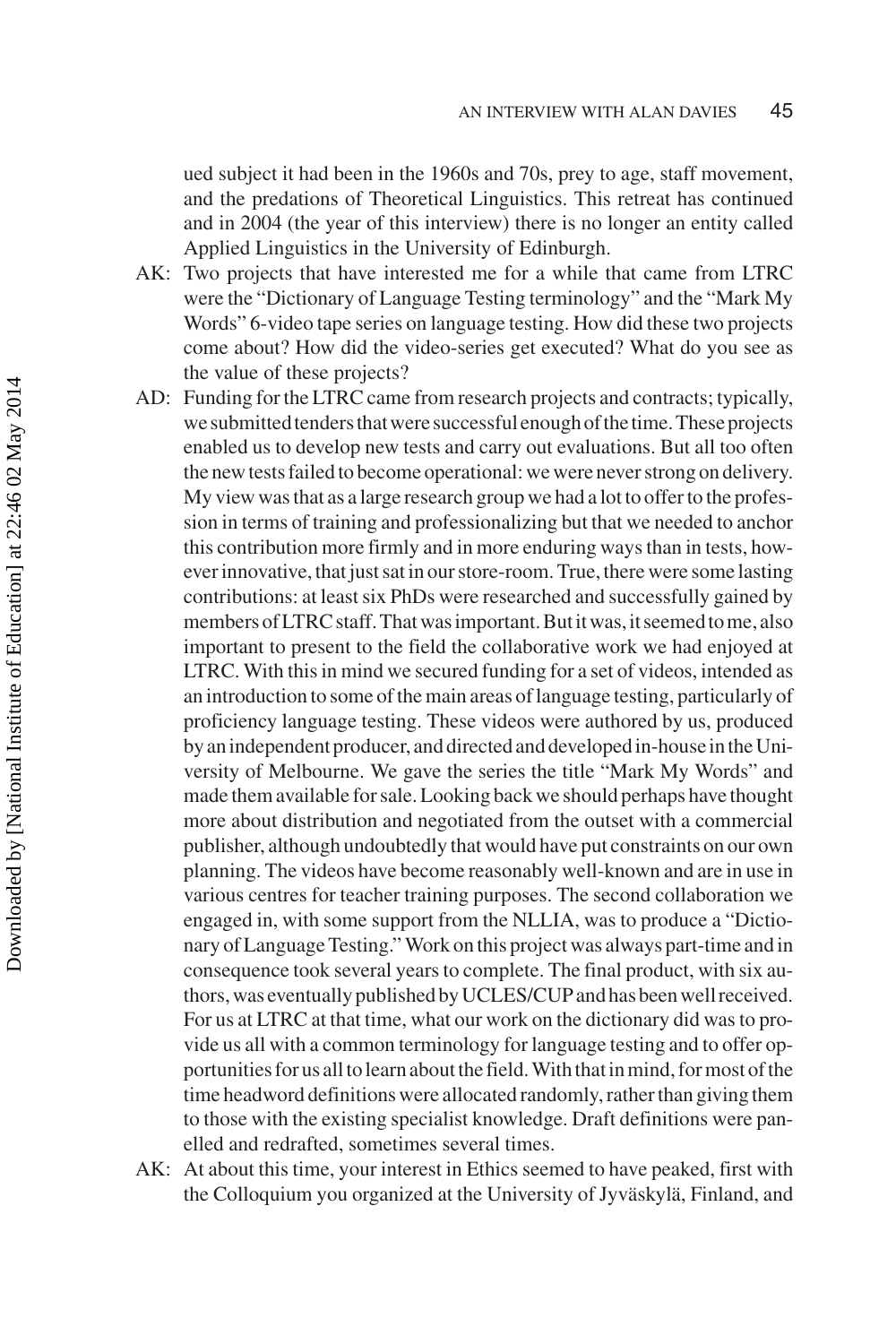the one that Liz Hamp-Lyons organized at the TESOL Convention in Orlando, Florida. This also resulted in the development of the Code of Ethics that was written primarily by you and approved by the ILTA in its Vancouver meeting in 2000. How did you come to this area of knowledge? And, why did you feel the need to apply it to language testing?

- AD: In the early 1990s, the newly established ILTA was greatly concerned to develop a code of standards (or of practice). This proved difficult to achieve for an international organisation but the ambition remained strong. When I returned to Melbourne I became interested in the role of language in Australian immigration policies: the access test had been developed at the LTRC during my absence as an attempt by government to provide itself with an immigration filter. I read up on the history of language and migration in Australia, particularly the infamous dictation Test, designed to support the White Australia policy. And so when we were planning our contribution to the triennial AILA Congress to be held in Jyvaskyla, Finland, in 1997, I proposed that we offer a symposium on Ethics and Language Testing. Colleagues agreed and in due course the papers given at the symposium were published as a Special issue of Language Testing. Meanwhile, the then President of ILTA, Tim McNamara, asked me to chair the ongoing but somewhat inactive committee on a Code of Practice for ILTA. I accepted the invitation and proposed to my fellow committee members that in the first instance we should develop a Code of Ethics, for two reasons: (1) a Code of Practice must inevitably rely heavily on an ethical code and therefore in order to think about practice we needed first to think about ethics; (2) the attempts to develop the Code of Practice had failed, it seemed to me, because it had been found too difficult to legislate internationally without appearing hegemonic. I thought that while a single Code of Ethics was perfectly possible for everyone to agree to since all cultures and societies can agree on ethics, how you interpret these ethics, how you practise your ethics may well be incommensurable. We went ahead and developed a Code of Ethics for ILTA, which was accepted by the Association at its annual meeting in 2000. The attempt to develop a Code of Practice is still alive and I have agreed to chair a new committee for that purpose.
- AK: What role do you think the ILTA Code of Ethics should play in the professional lives of language testers? What is the distinction between the Code of Ethics and the Code of Practice you are currently working on for ITLA?
- AD: A Code of Ethics demonstrates to the members of an association or of a profession what its standards are: it operates as a display to others and, at the same time, as a reminder to the members of the profession what they expect of themselves and of one another. It defines their view of themselves and of their profession and is, therefore, a defining component of their pro-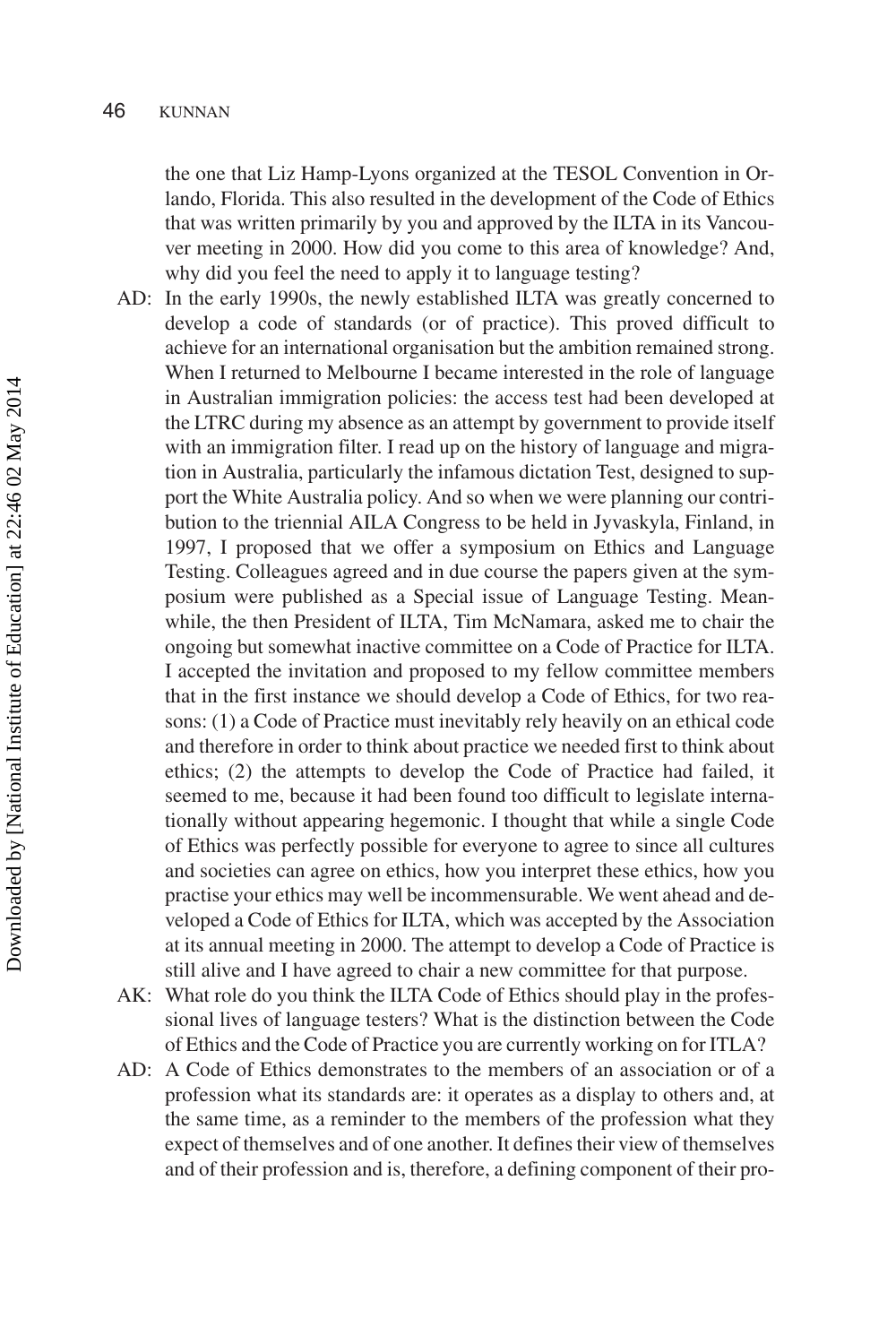fessionalism. A Code of Practice instantiates that Code of Ethics and, if it is to succeed as a statement for an international organisation then it must build in variable ways of interpreting practice, ways which are all recognised as being compliant with the ILTA Code of Ethics. This is a very tall order indeed, as we are finding.

If and when ILTA has achieved the development of both a Code of Ethics and a Code of Practice, then I would envisage the Code of Ethics being used largely for external display with the Code of Practice as much more an internal document, a *vade mecum* for individual members' reference.

- AK: Given your long association with the field, do you feel there have been some important moments, important books, papers, conference presentations that have stayed with you for all this time?
- AD: Just as the influences of childhood remain strong, so those first readings when you enter a new field can retain their significance and power. And so, for me, Robert Lado's *Language Testing* (1961) is still iconic. I should also mention some more recent publications: let me suggest Brian Lynch's *Language Assessment and Programme Evaluation* (2003). In the late 1980s, we held a joint BAAL–AAAL seminar on communicative competence. This was an important occasion and the papers were later published as a Special Issue of *Applied Linguistics* (10/2; 1989) but, although for me it was a memorable occasion, somehow it was disappointing, we never did get to grips with what communicative language teaching means, which could of course be an indictment of the very concept. The other publication I want to mention is the volume *Issues in Language Testing* (1981) edited by Alderson and Hughes. This book contained the key papers that had been circulated and an edited version of the subsequent discussions at a seminar in Lancaster. Three current issues were considered: these were communicative language testing, testing of English for specific purposes, and general language proficiency. This was a creative way to mount an academic meeting and I am glad to have been part of it.
- AK: Now that many tests are delivered in the computer mode and some are even computer-adaptive tests, what are your thoughts on computer-assisted language tests?
- AD: Work on computer-based language testing has been going on for the last 20 years. I feel about it much as I do about e-mail: this is a new genre that can take the pace of older modalities but does not replace them. We still wish to write letters. Legal and other documents still need to be written and circulated by snail mail methods. Some of the discussions of computerised language testing suggest that it could replace all existing language tests. But wait a moment! Just as e-mail cannot replace one-to-one connection, nor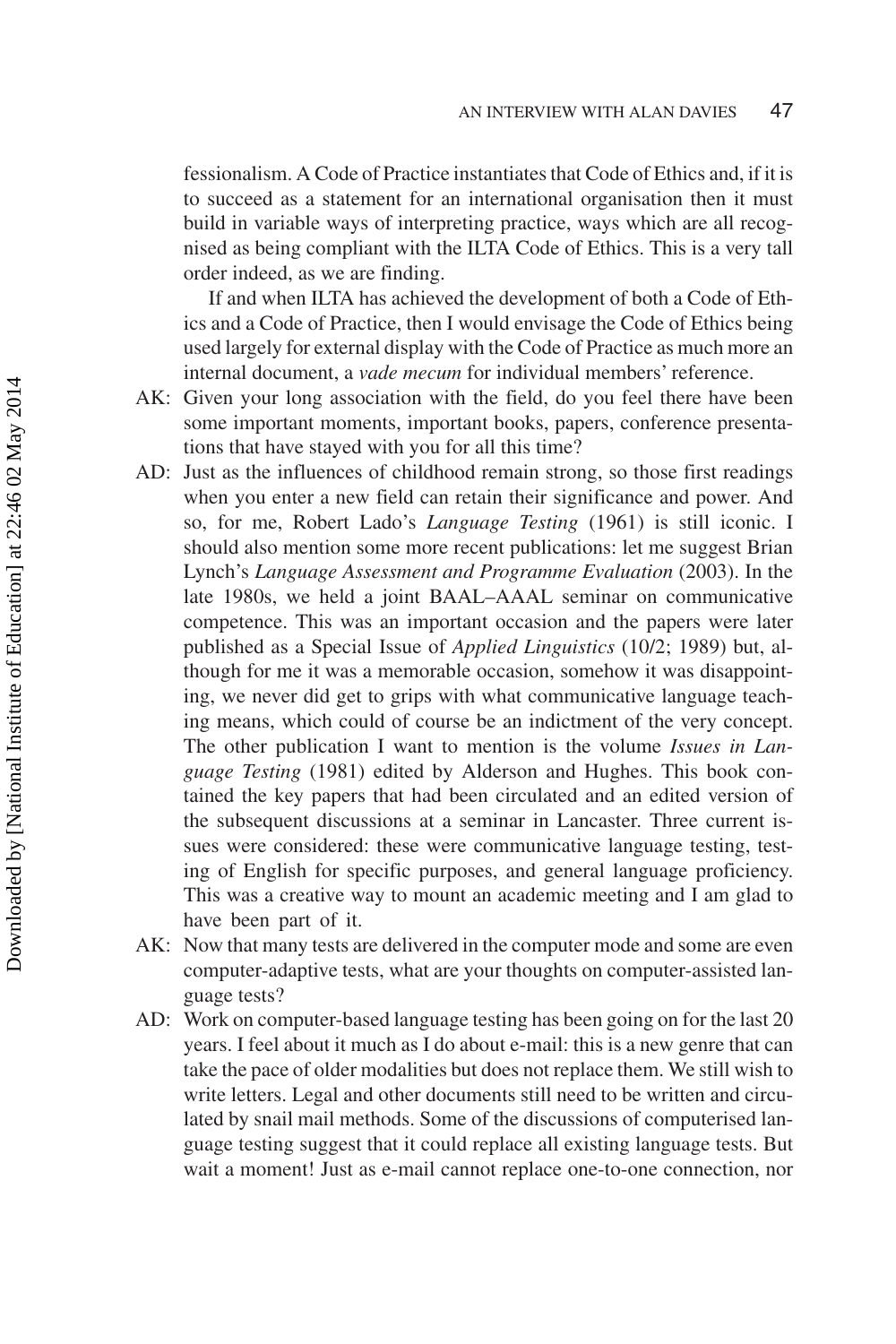even one-to-many, so computerised language testing cannot replace the normal ordinariness of real conversation.

- AK: You have been interested in the concept of the "native speaker"—you have a book on the subject. What are your views on dialects and testing especially in world-wide English language testing contexts as in, for example, the IELTS and the TOEFL?
- AD: My reading of the native speaker concept is that it represents both a reality (some people are native speakers of Language X and some are not) and a myth (the range of types of native speaker of Language X is so great that it is difficult not to include proficient second language speakers, or native users as they have been called). Language testing clearly relies on some native speaker model since it is this model that determines the description of Language X, both its micro and its macro functions. Thus even if we take (for our target) near-native speakers (that is highly proficient educated learners) we are still dependent on our native speaker model for our judgement as to their near native ability. At the same time the construct we use (the model) for our tests is necessarily not based on a real person but on precisely—a construct, an idealised representation of what we think native speakers are, know and can do.
- AK: You have also written about the use of language tests for immigration and citizenship, tracing the racist policies of the early Australian government. Language assessment now is also used for country identification of refugees. What are your thoughts on this really high-stakes testing context?
- AD: Using language assessment for identification of country of origin of refugees presents us with two problems. The first is that such identification is necessarily unreliable since it will be carried out by untrained (in phonetics, etc.) judges. The second problem is that country of origin for many (those, for example, who have been in refugee camps for a generation) is problematic. Furthermore, those very people who are at home on the margins (for example Kurds in Iraq) may well emerge on the tests as not identifying centrally with the country of origin they claim and yet they are the ones most likely to be punished if they are sent back.
- AK: As an editor of the *Language Testing* journal for many years, do you have any suggestions for this nascent journal?
- AD: The problem for a new journal is how to steer a path between overacceptance of submissions in order to fill the early pages and defining a unique contribution, demonstrating that this new journal occupies an empty and an important niche. It helps to advertise that contribution to the profession by active soliciting, most obviously by offering special issues so that readers become aware early on of the kinds of papers and topics that the editors seek. And so in the first three years I would suggest at least one and possibly two special issues per year. My other suggestion would be to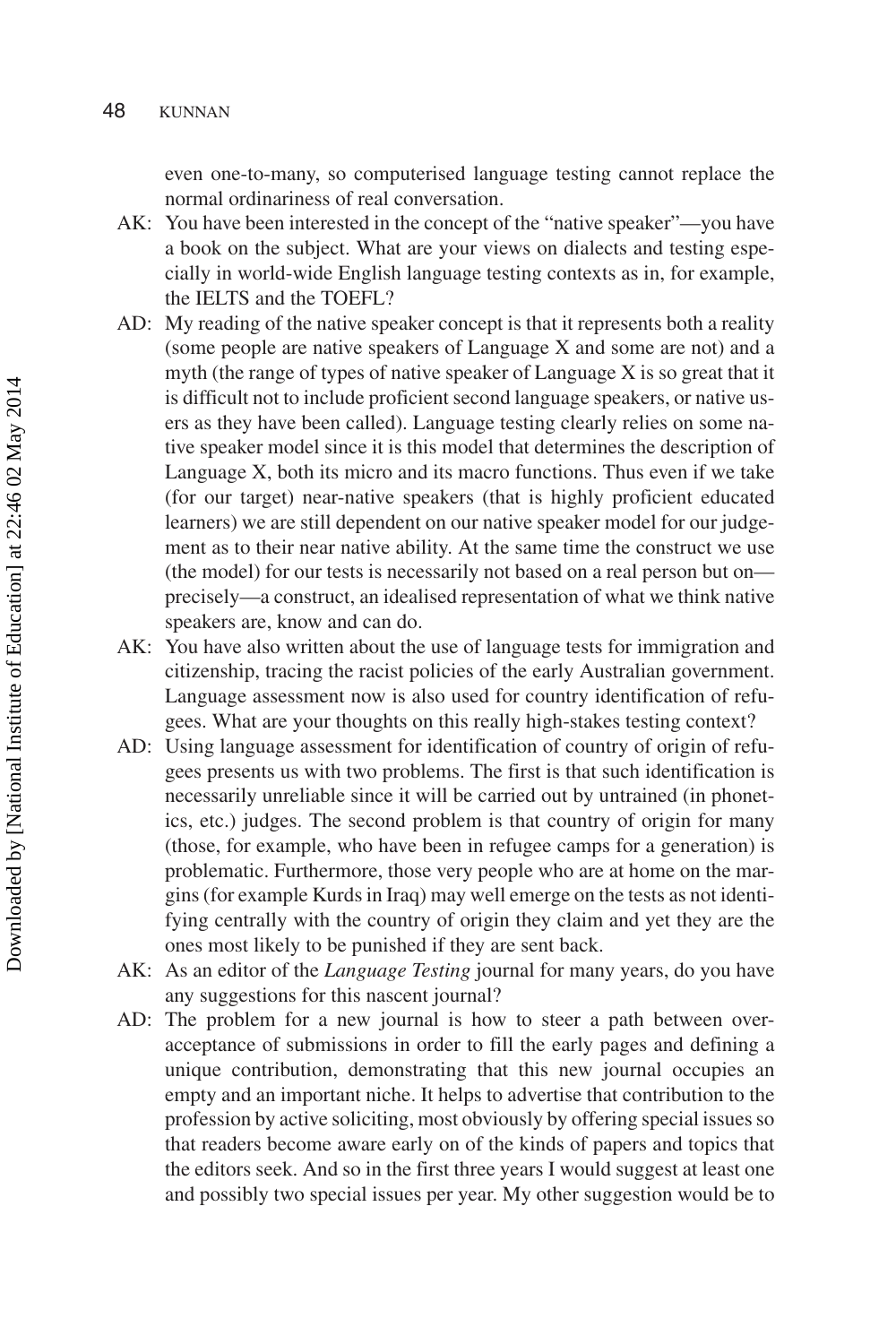send out for review only those submissions that the editors consider publishable, rather than send all submissions for review.

- AK:When you look forward, any thoughts on the future of language testing? What directions do you think might be worth pursuing? What challenges to take on and which to side-step?
- AD: In his *Allegory of Prudence* Titian writes, "The present does well to profit from the past, lest future conduct go astray." I prefer this epigraph to Henry Ford's "History is bunk." In language testing what we can learn from the past is that there are no easy answers, that language in all its complexity cannot be reduced to instances of so-called reality, that methodologies are just that, ways of giving us access to learning and knowledge, and that testing is not the same as teaching, which means that the concern of the language tester is to collect the evidence s/he needs not to help or encourage the student directly. Because in the event the right evidence will be the best way of helping and encouraging students.
- AK: Thank you very much for taking the time to discuss so many aspects of your life and academic accomplishments. I feel you've enjoyed every aspect of your work to the fullest extent possible. On behalf of all our readers, I wish you more accomplishments for many more years to come.

#### **REFERENCES**

Alderson, J. C., & Hughes, A. (Eds.). (1981). *Issues in language testing.* ELT Documents No. 111, London: The British Council.

*Applied Linguistics.* (1989). [Special issue]. *10*(2).

Elder, C., Brown, A., Grove, E., Hill, K., Iwashita, N., Lumley, T., et al. (2001). *Experimenting with uncertainty: Essays in honour of Alan Davies.* Cambridge, England: Cambridge University Press.

Lado, R. (1961). *Language testing.* London: Longman.

Lynch, B. K. (2003). *Language assessment and programme evaluation.* Edinburgh, Scotland: Edinburgh University Press.

Valette, R. (1967). *Modern language testing.* New York: Harcourt Brace.

Valette, R. (1977). *Modern language testing* (2nd ed.). New York: Harcourt Brace.

### ALAN DAVIES' PUBLICATIONS REFERRED TO IN THE INTERVIEW

#### Authored Books

Davies, A. (1990). *Principles of language testing.* Oxford, England: Blackwell.

Davies A. (1999). *Language testing dictionary* (with A. Brown, C. Elder, K. Hill, T. Lumley, & T. McNamara). UCLES/Cambridge, England: Cambridge University Press.